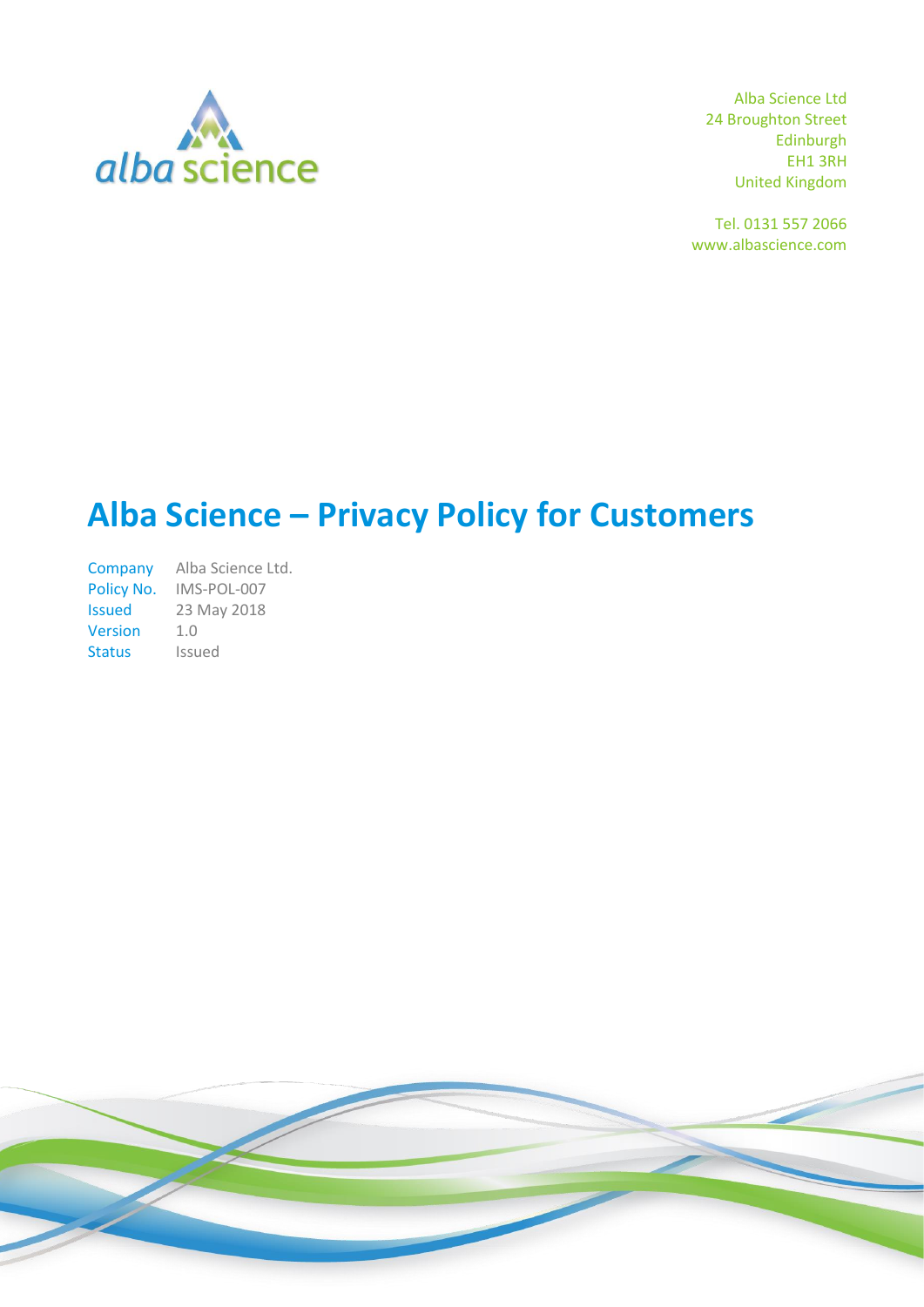

# **CONTENTS**

| 1              | <b>OVERVIEW</b>                          | $\overline{3}$ |
|----------------|------------------------------------------|----------------|
| $\overline{2}$ | <b>INTRODUCTION</b>                      | $\mathbf{3}$   |
| 3              | TYPES OF PERSONAL DATA WE COLLECT        | $\mathbf{3}$   |
| 4              | SENSITIVE PERSONAL DATA                  | $\overline{3}$ |
| 5              | PURPOSES FOR PROCESSING PERSONAL DATA    | $\overline{4}$ |
| 6              | LEGAL BASIS FOR PROCESSING PERSONAL DATA | 4              |
| 7              | WHO WE SHARE YOUR PERSONAL DATA WITH     | $\overline{4}$ |
| 8              | WHERE WE KEEP YOUR PERSONAL DATA         | 5              |
| 9              | TRANSFER OF PERSONAL DATA ABROAD         | 5              |
| 10             | <b>DATA RETENTION</b>                    | 5              |
| 11             | <b>YOUR RIGHTS</b>                       | 5              |
| 12             | <b>ISSUES AND COMPLAINTS</b>             | 6              |
| 13             | <b>UPDATES TO THIS POLICY</b>            | 6              |
| 14             | CONTACTING US ABOUT THIS PRIVACY POLICY  | 6              |
|                |                                          |                |

| version               | Jate                               |                         | $ \epsilon$ 20 |
|-----------------------|------------------------------------|-------------------------|----------------|
| $\overline{A}$<br>1.0 | 2018<br>$\sim$ $\sim$<br>∴∠3 Ma∨ ∴ | $-007$<br>IMS-<br>…∽P∩! |                |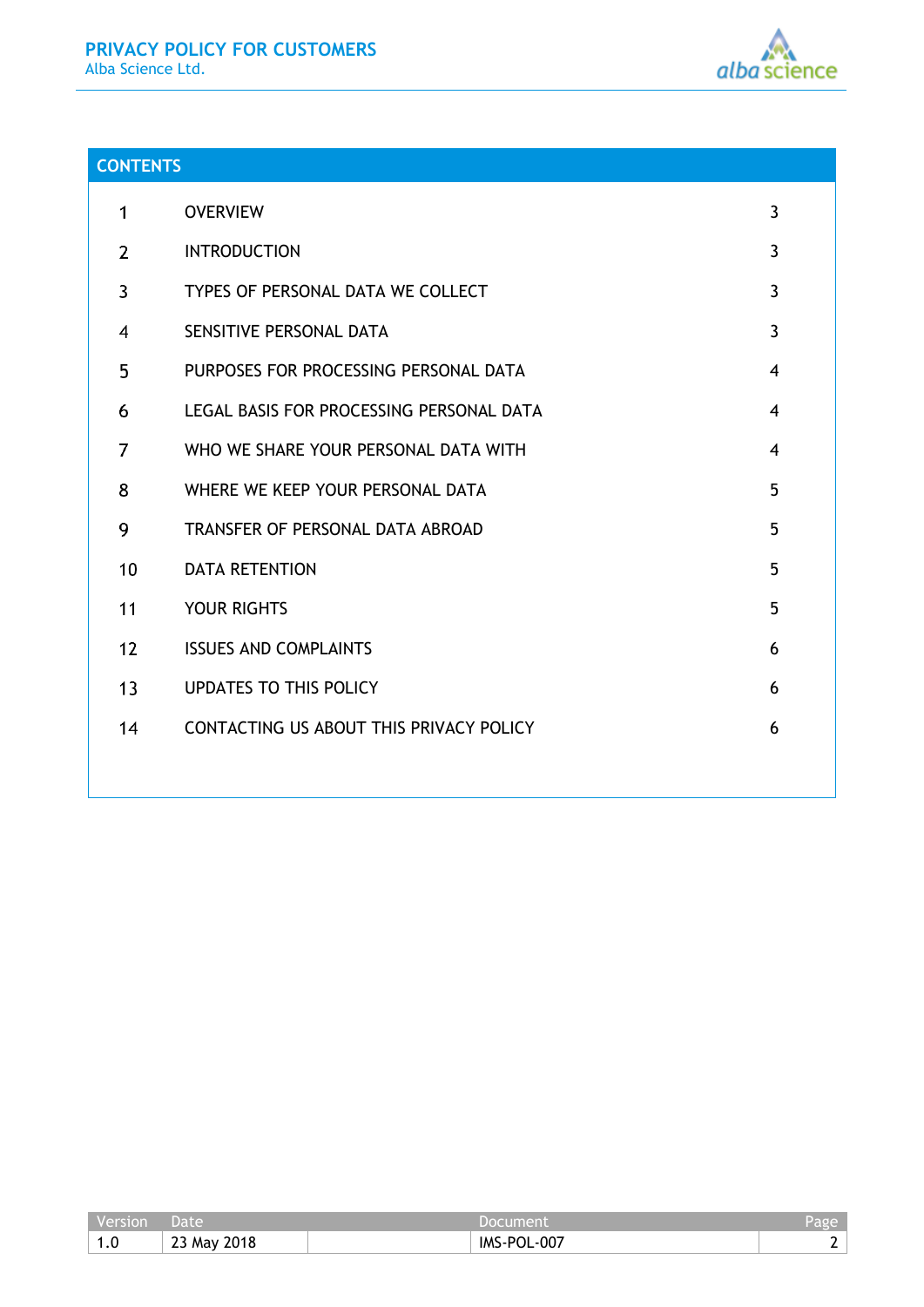

#### <span id="page-2-0"></span> $\blacktriangleleft$ **OVERVIEW**

Alba Science Ltd. ("we", "us" or "alba") is committed to data protection and data privacy. With the General Data Protection Regulation (GDPR) becoming enforceable from 25 May 2018, we have undertaken a GDPR readiness programme to review our entire business, the way we handle data and the way in which we use it to provide our services and manage business operations.

We hold personal data on all our employees to meet legal obligations and to perform vital internal functions. This policy details the personal data we may retain, process and share with third parties relating to vital business operations. We are committed to ensuring that your information is secure, accurate and relevant. To prevent unauthorised access or disclosure, we have implemented suitable physical, electronic, and managerial procedures to safeguard and secure personal data we hold.

#### <span id="page-2-1"></span> $\overline{2}$ **INTRODUCTION**

We have issued this notice to describe how we handle personal information that we hold about our customers (collectively referred to as "you").

We respect the privacy rights of individuals and are committed to handling personal information responsibly and in accordance with applicable law. This notice sets out the personal data that we collect and process about you, the purposes of the processing and the rights that you have in connection with it.

#### <span id="page-2-2"></span> $\overline{\mathbf{3}}$ **TYPES OF PERSONAL DATA WE COLLECT**

During your association with us and for a period afterwards, we may process personal data about our customers:

The types of personal information we may process include, but are not limited to:

- Identification data such as your name and gender
- Contact details such as your business address, telephone no. and email addresses
- Job details such as job title/position, office location, line manager

#### <span id="page-2-3"></span>**SENSITIVE PERSONAL DATA** 4

Sensitive personal data ('special categories of personal data' under the General Data Protection Regulation) includes any information that reveals your racial or ethnic origin, religious, political or philosophical beliefs, genetic data, biometric data for the purposes of unique identification, or information about your health/sex life.

Generally, we try not to collect or process any sensitive personal information about you, unless authorised by law or where necessary to comply with applicable laws. In some circumstances, we may need to collect some sensitive personal information for legitimate business-related purposes

| Version | ' Date,     | Document    | Page <sup>'</sup> |
|---------|-------------|-------------|-------------------|
| 1.0     | 23 May 2018 | IMS-POL-007 |                   |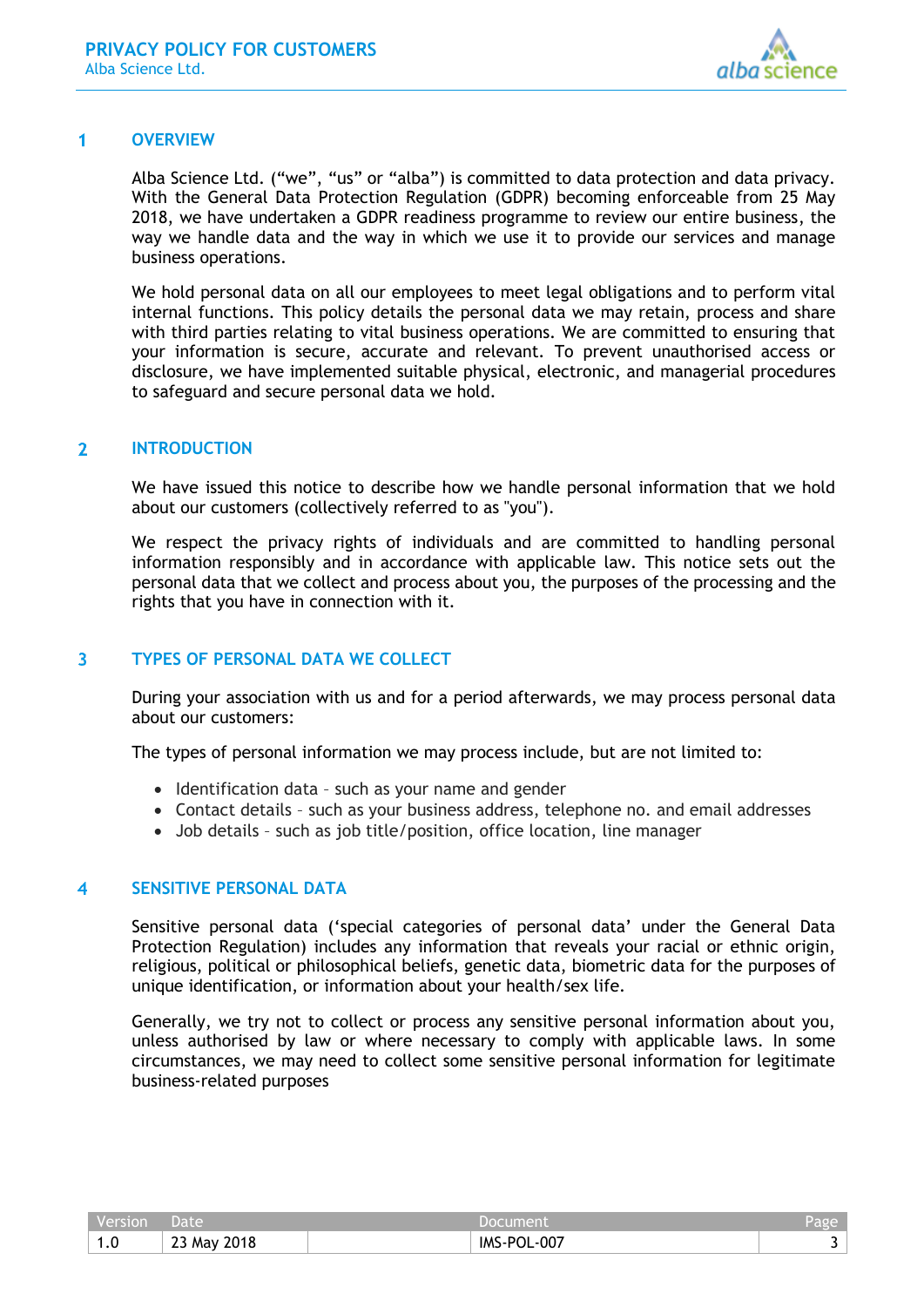

#### <span id="page-3-0"></span>5 **PURPOSES FOR PROCESSING PERSONAL DATA**

## **PROCUREMENT OF SERVICES**

If you are Procuring a service from us, we will need to be able to contact you, usually by either telephone or email. We will use your personal contact details for this.

Your contact details will be stored in our Customer Management System, called Live Clinical. We use this system as a directory of all our customers and associated contacts.

## **LEGITIMATE BUSINESS PURPOSES**

We may also collect and use personal information when it is necessary for other legitimate purposes, such as to help us conduct our business more effectively and to collect businessoriented metrics.

# **LEGAL PURPOSES**

We may also use your personal data where we consider it necessary for complying with laws and regulations, including collecting and disclosing personal information as required by law.

#### <span id="page-3-1"></span>6 **LEGAL BASIS FOR PROCESSING PERSONAL DATA**

Our legal basis for collecting and using the personal data described above will depend on the personal data concerned and the way we collect it. We will normally collect personal data from you only where we need it to perform a contract with you (i.e. to manage the customer relationship), where we have your freely given consent to do so, or where the processing is in our legitimate interests and only where this interest is not overridden by your own interests or fundamental rights and freedoms. In some cases, we may also have a legal obligation to collect personal information from you or may otherwise need the personal information to protect your vital interests or those of another person.

#### <span id="page-3-2"></span> $\overline{7}$ **WHO WE SHARE YOUR PERSONAL DATA WITH**

We take care to allow access to personal data only to those who require such access to perform their tasks and duties, and to third parties who have a legitimate purpose for accessing it. Whenever we permit a third party to access personal information, we will implement appropriate measures to ensure the data is used in a manner consistent with this notice and that the security and confidentiality of the data is maintained.

#### $7.1$ **TRANSFERS TO THIRD-PARTY SERVICE PROVIDERS**

In addition, we make certain personal data available to third parties who provide services to us. We do so on a "need to know basis" and in accordance with applicable data protection and data privacy laws.

For example, some personal data will be available third-party companies who provide us with finance and accounting services.

| Version | Date                       |                   | Page |
|---------|----------------------------|-------------------|------|
| 1.0     | 2018<br>ົ່າ ລ<br>∴∠3 Mav ∵ | $-007$<br>IMS-POL |      |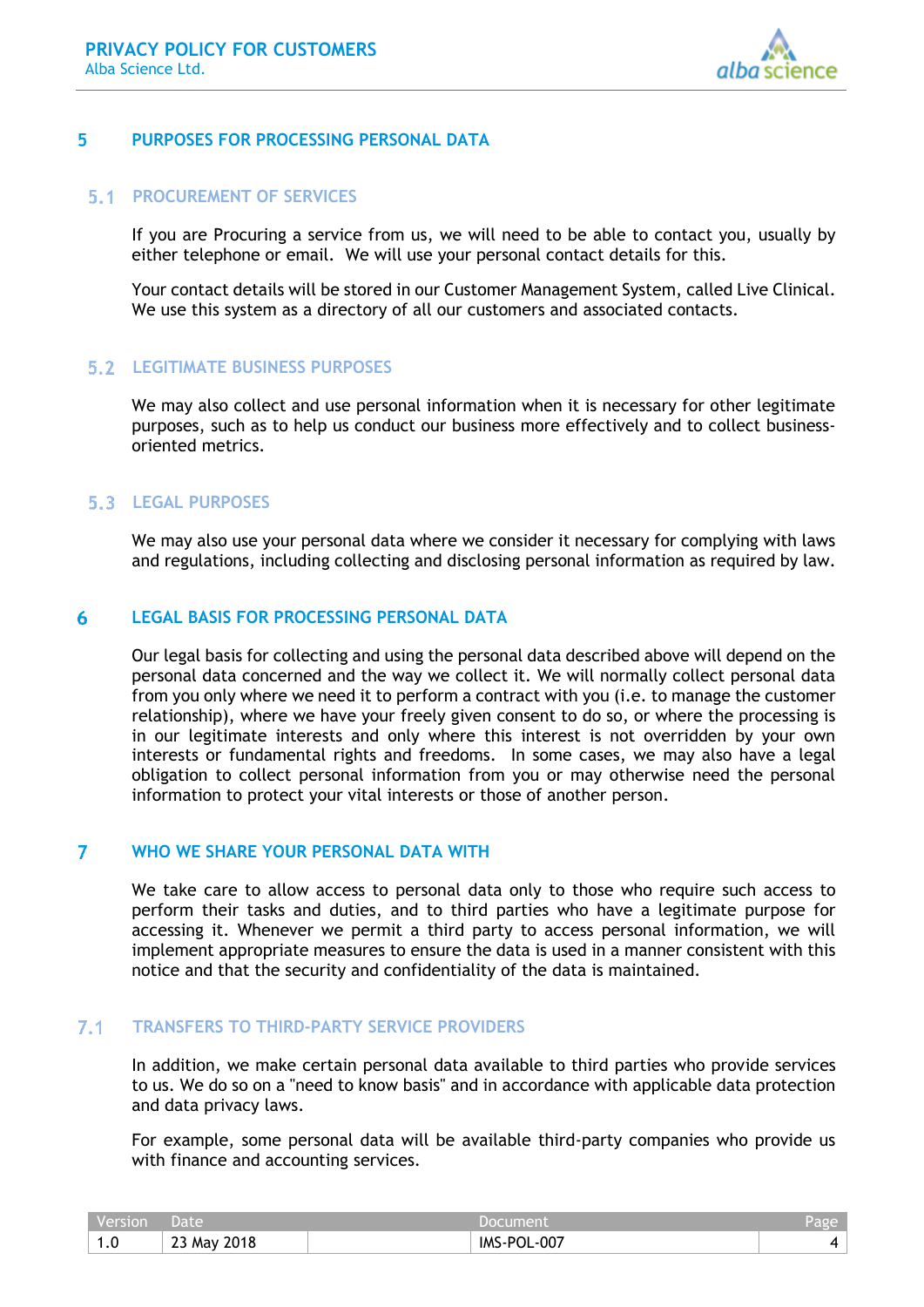

#### $7.2$ **TRANSFERS TO OTHER THIRD-PARTIES**

We may also disclose personal data to third parties on other lawful grounds, including:

- To comply with our legal obligations, including where necessary to abide by law, regulation or contract, or to respond to a court order, administrative or judicial process
- In response to lawful requests by public authorities (including for national security or law enforcement purposes)
- As necessary to establish, exercise or defend against potential, threatened or actual litigation
- Where necessary to protect the vital interests of our employees or another person
- In connection with the sale, assignment or other transfer of all or part of our business; or
- With your freely given and explicit consent

#### <span id="page-4-0"></span>8 **WHERE WE KEEP YOUR PERSONAL DATA**

All personal data is retained on Alba Science's own servers based in the United Kingdom. Some elements of your personal data are stored in systems provided by Microsoft for the facilitation of database services.

#### <span id="page-4-1"></span>9 **TRANSFER OF PERSONAL DATA ABROAD**

We may need to transfer personal data to countries outside of the United Kingdom. When we export your personal data to a different country, we will take steps to ensure that such data exports comply with applicable laws. For example, if we transfer personal data outside the European Economic Area (EEA), such as to the United States, we will implement an appropriate data export solution such as entering into contracts with the data importer that contain EU model clauses or taking other measures to provide an adequate level of data protection.

#### <span id="page-4-2"></span> $10<sup>°</sup>$ **DATA RETENTION**

Personal data will be stored in accordance with applicable laws and kept for as long as needed to carry out the purposes described in this notice or as otherwise required by law.

#### <span id="page-4-3"></span> $11$ **YOUR RIGHTS**

You may exercise the rights available to you under data protection law as follows:

- The right to be informed.
- The right of access.
- The right to rectification.
- The right to erasure.
- The right to restrict processing.
- The right to data portability.
- The right to object.
- Rights in relation to automated decision making and profiling.

| Version | Date        | Document    | Page |
|---------|-------------|-------------|------|
| 1.0     | 23 May 2018 | IMS-POL-007 |      |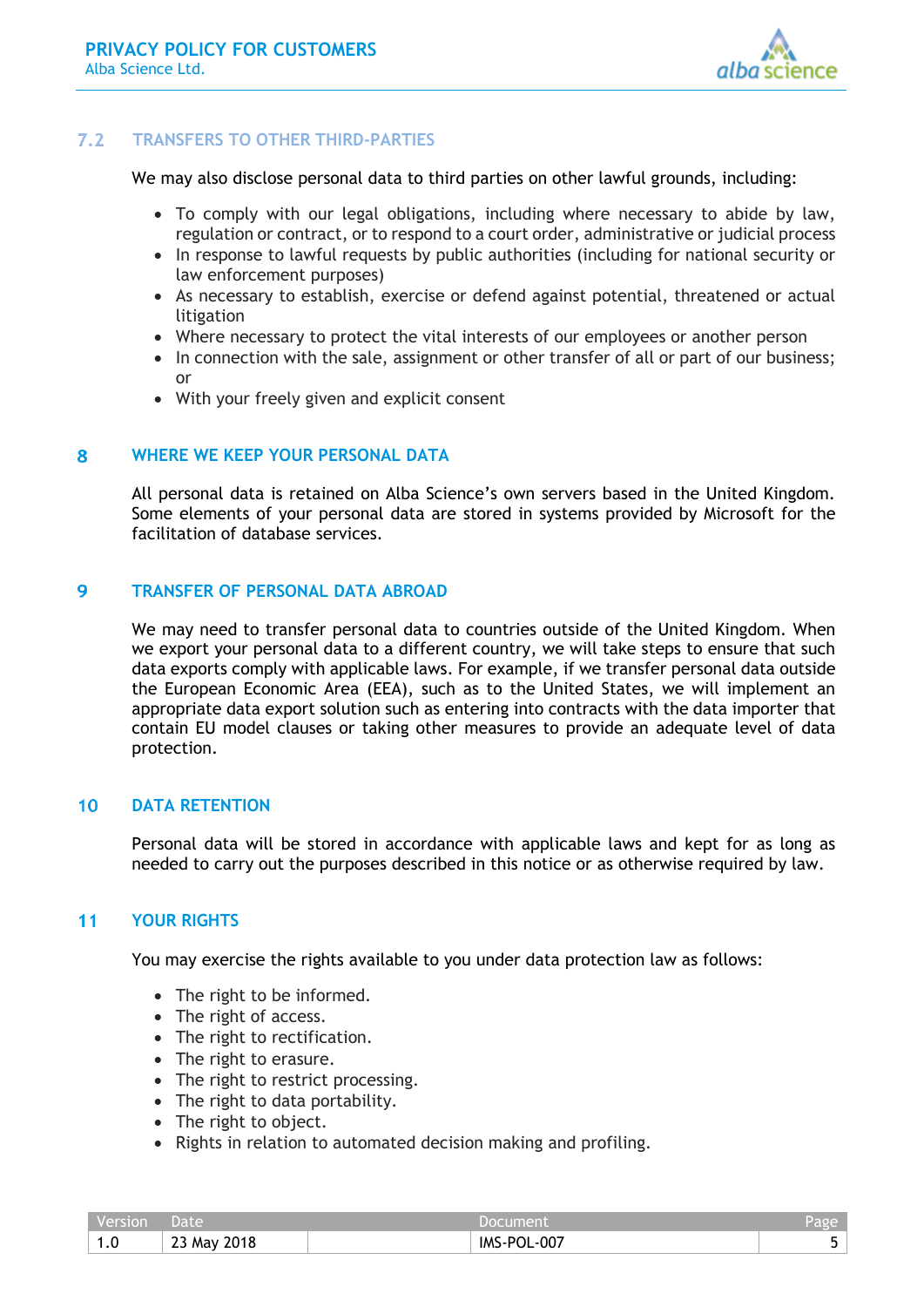

We respond to all requests we receive from individuals wishing to exercise their data protection rights in accordance with applicable data protection laws. You can read more about these rights at:

<https://ico.org.uk/for-the-public/is-my-information-being-handled-correctly/>

#### <span id="page-5-0"></span> $12<sup>1</sup>$ **ISSUES AND COMPLAINTS**

We try to meet the highest standards when collecting and using personal information. For this reason, we take any complaints we receive about this very seriously. We encourage people to bring it to our attention if they think that our collection or use of information is unfair, misleading or inappropriate. We would also welcome any suggestions for improving our procedures.

This notice was drafted with clarity in mind. It does not provide exhaustive detail of all aspects of our collection and use of personal information. However, we are happy to provide any additional information or explanation needed.

If you want to make a complaint about the way we have processed your personal information, you can contact the Information Commissioner's Office in their capacity as the statutory body which oversees data protection law – [www.ico.org.uk/concerns.](http://www.ico.org.uk/concerns)

#### <span id="page-5-1"></span> $13$ **UPDATES TO THIS POLICY**

This policy may be updated periodically to reflect any necessary changes in our privacy practices. In such cases, the most recent version will be available on our website.

#### <span id="page-5-2"></span> $14$ **CONTACTING US ABOUT THIS PRIVACY POLICY**

If you have any queries regarding this notice, please contact the Data Protection Officer at Alba Science using the details below:

Data Protection Officer Alba Science Ltd, 24 Broughton Street Edinburgh EH1 3RH

Telephone: 0131 297 0000

Email: dataprotection@albascience.com

| Version | <b>Date</b> | Document    | Page |
|---------|-------------|-------------|------|
| v       | 23 May 2018 | IMS-POL-007 |      |